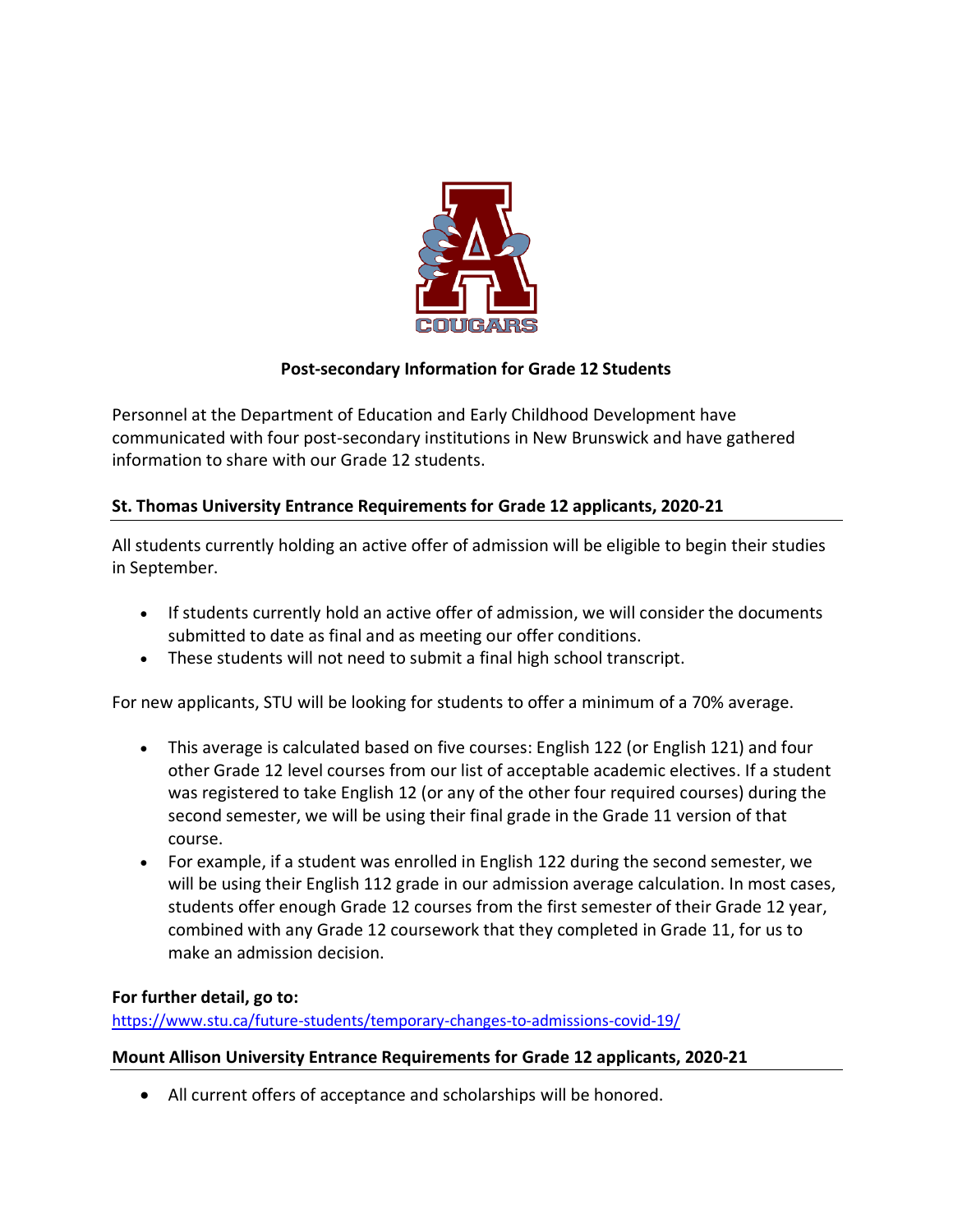- The university is very intent on supporting students bridge any gaps that may have resulted due to the alterations in current school programming.
- Mount Allison will contact each student with deferred admission to discuss individual options to meet admission requirements.

## **For further detail, go to:**

[https://www.mta.ca/Community/Student\\_services/Health\\_and\\_wellness/Health\\_Services/Health\\_alert](https://www.mta.ca/Community/Student_services/Health_and_wellness/Health_Services/Health_alerts/Coronavirus_disease/Incoming_student_FAQ/Incoming_student_FAQ/) [s/Coronavirus\\_disease/Incoming\\_student\\_FAQ/Incoming\\_student\\_FAQ/](https://www.mta.ca/Community/Student_services/Health_and_wellness/Health_Services/Health_alerts/Coronavirus_disease/Incoming_student_FAQ/Incoming_student_FAQ/)

### **University of New Brunswick Entrance Requirements for Grade 12 applicants, 2020-21**

- UNB will honour its offers of admission to date and provide pathways for upgrading where required.
- UNB will accept courses for which a CR has been assigned on high school transcripts for admission to its programs for Grade 12 students.
- Where an incoming student has an ENR recorded on the high school transcript in courses for which a CR is required, faculties will provide the following pathways for upgrading:
	- CEL University Preparatory courses in English, Chemistry, Physics, Biology and Math throughout the summer
	- Alternative pathways for students with a fall start date (provided on a case-bycase basis)

### **For further detail, go to:**

<https://www.unb.ca/admissions/applying-to-unb/covid-19-faq.html>

### **Crandall University Entrance Requirements for Grade 12 applicants, 2020-21**

- Crandall is currently accepting students into the Arts, Business, and Science programs based on their first semester Grade 12 marks, along with some grade 11 courses where needed. They will also accept high school university preparatory classes from students who have completed the current academic year as either enrolled or for credit.
- We also strongly recommend students interested in the Bachelor of Science program to complete their Grade 12 Biology and Grade 12 Chemistry, for credit, if available at their school.
- Crandall will continue to be flexible where possible and adapt to changing circumstances to remove any barriers to completion of the application or registration process.

### **For further detail, go to:**

<https://www.crandallu.ca/coronavirus/>

#### **NBCC Entrance Requirements for Grade 12 applicants,** 2020-21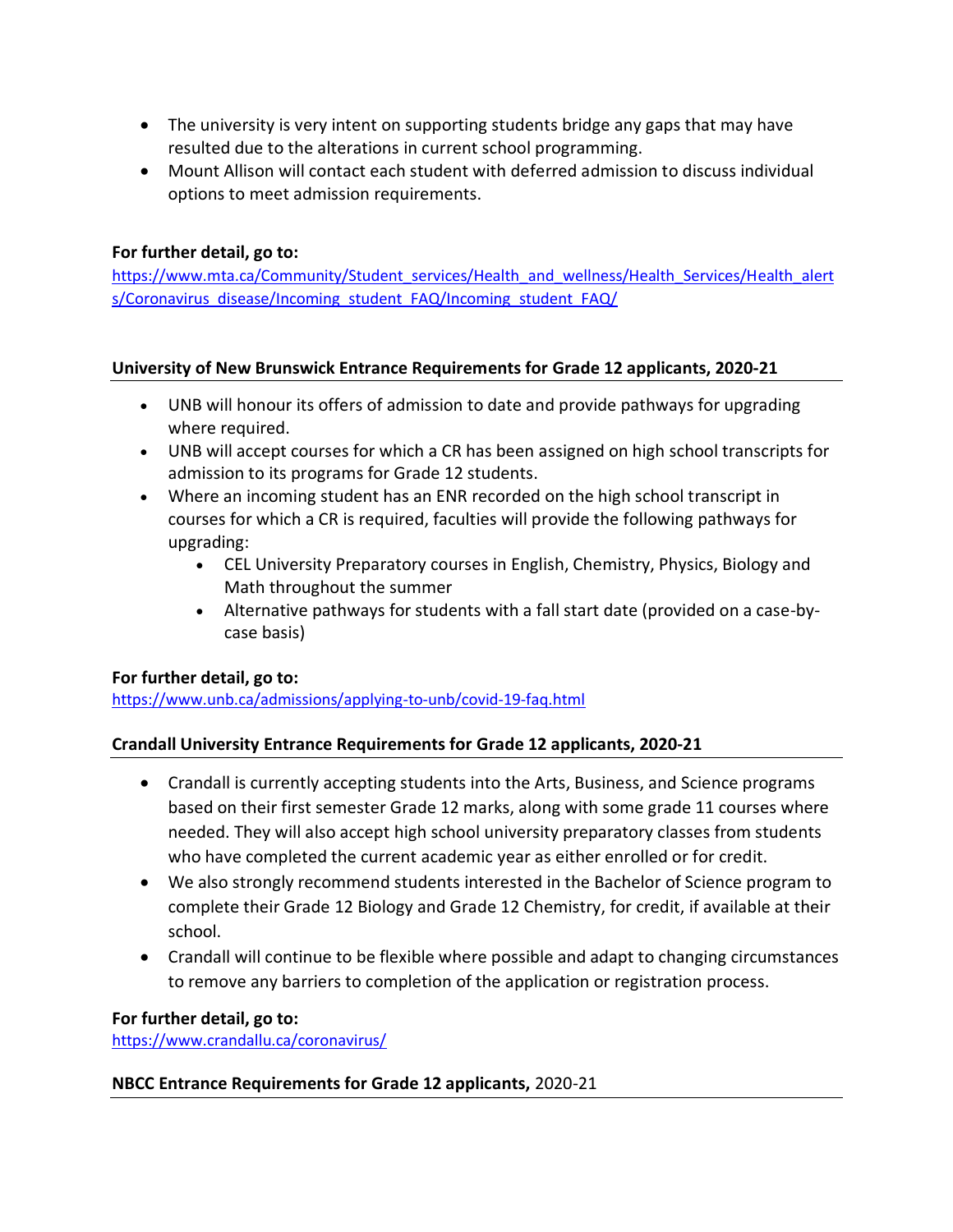Successful completion of High School remains as a basis for all admission profiles based on the approved definition from the province.

- $\circ$  All clients who were on grad track and expected to graduate based on their status in January 2020 will complete successfully and receive their High School Diploma.
- All NBCC Admission profile remain the same; however, due to COVID-19 we will be flexible when reviewing specific High School course requirements.
- Courses on the transcript showing as "ENR" or "CR" will be considered "successfully completed" with the assumption the student was not enrolled in a modified learning plan.

NBCC will be working with all our students to ensure they are well prepared for their program. Our NBCC team will be working on remedial and preparedness strategies to help accommodate our high school students during these challenging times.

NBCC's goal is to remain accessible by adapting to the current environment and to provide flexible options for our clients while sharing a common goal: Client success in order to provide the marketplace with solutions that meet the socio- economic needs of New Brunswick.

For inquiries or more information visit our COVID-19 FAQ page at<https://nbcc.ca/covid-19> for answers and information pertaining to our services.

**For those attending post-secondary institutions, participation in the English 12 credit option is recommended if offered at the school and the student is able to complete. Post-secondary partners have indicated they will support flexibility or offer university prep/remediation courses for students to enter their programs who had ENR for English 12. It is recommended families reach out to other post-secondary institution admissions office to clarify requirements**. **If it is identified that a student needs an English 12 credit but cannot currently access it, please reach out to Jason Burns at the District Office at 856-3222 to discuss options available.**

### **Early Access to Post-secondary Credit**

For students on track to graduate in June 2020 and have been accepted to attend STU, UNB and Mount A, they will be permitted to start university level courses towards their degree, during this current spring and summer session. This would be concurrent with their obligations to complete the public-school year as currently being offered under the continuity of learning plan and would require parental consent.

Once enrolled in these courses, students of the public education system would be obliged to abide by any policies or requirements of the university offering the course.